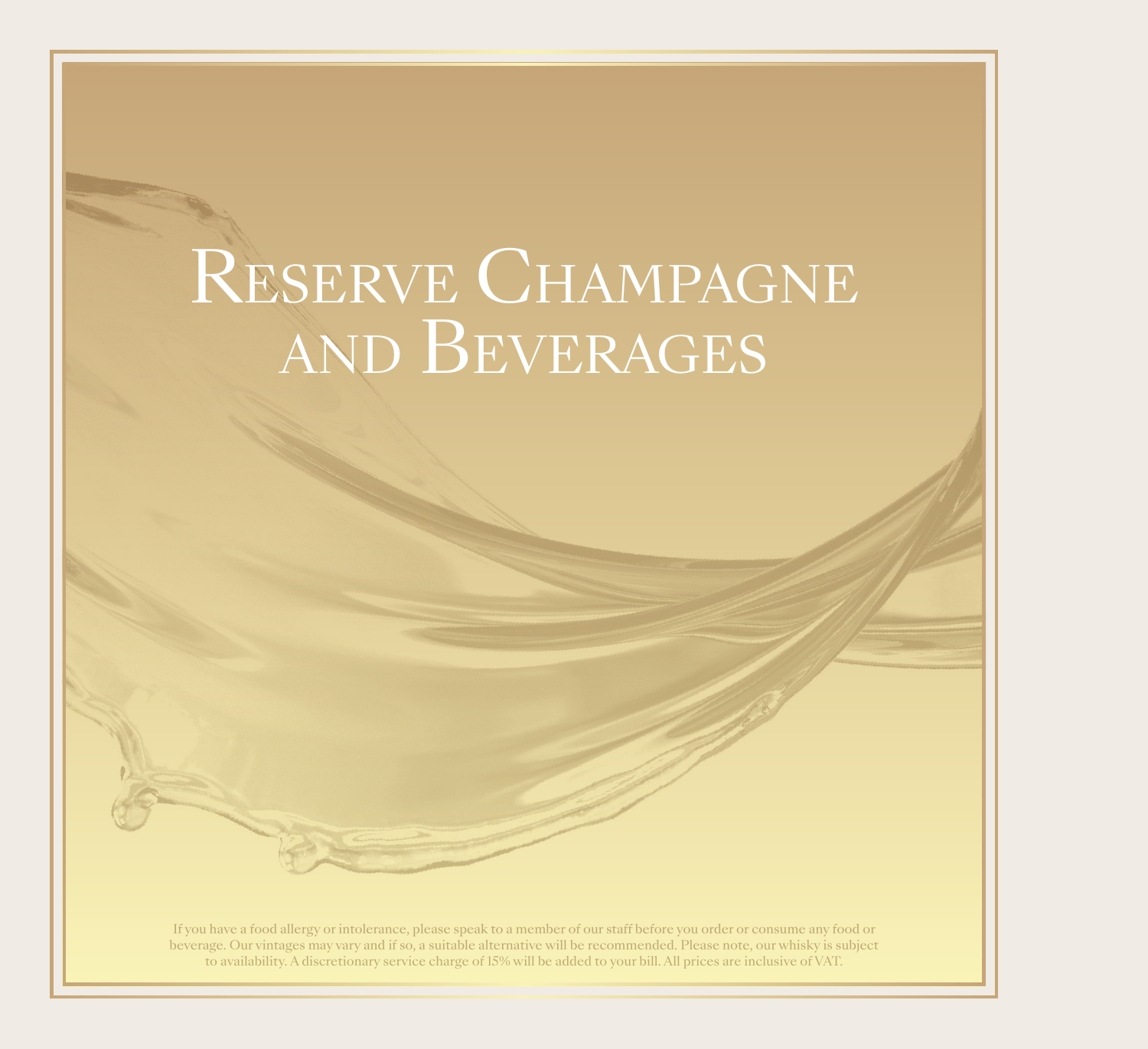### PETITE MAISON

*The Stage has curated a selection of six Champagnes to support the independent maisons of the region. Each has been carefully chosen to represent its rare and unique expressions, resulting from centuries-old traditions and innovative methods.* 

#### *Alexandre Bonnet Blanc de Noirs Brut* 85

Nurturing the vines planted by his grandfather in 1934, Alexandre Bonnet has developed a truly modern expression of Champagne with some of Les Riceys' most exquisite pinot noir grapes.

*Henri Giraud Esprit Nature* 100

Settling permanently in Aÿ-Champagne in the beginning of the 17th century, the Giraud family has developed a unique iteration by using small oak barrels from the Argonne forest, bringing out distinctive mineral qualities.

*Gosset Grande Réserve Brut* 110

Founded in 1584, Gosset is the oldest wine house in Champagne. Known for sourcing its grapes almost entirely from premier cru and grand cru vineyards, its exceptional quality Champagnes are aged in dark cellars for four to ten years.

#### *Vouette et Sorbée Fidèle Blanc de Noirs* 120

One of the only certified biodynamic producers in the region, Vouette et Sorbée's five-hectare estate is planted on Kimmeridgian and Portlandian soil, the former producing sensational limestone Blanc de Noirs that are rich and complex with notes of peach, apricot and pear.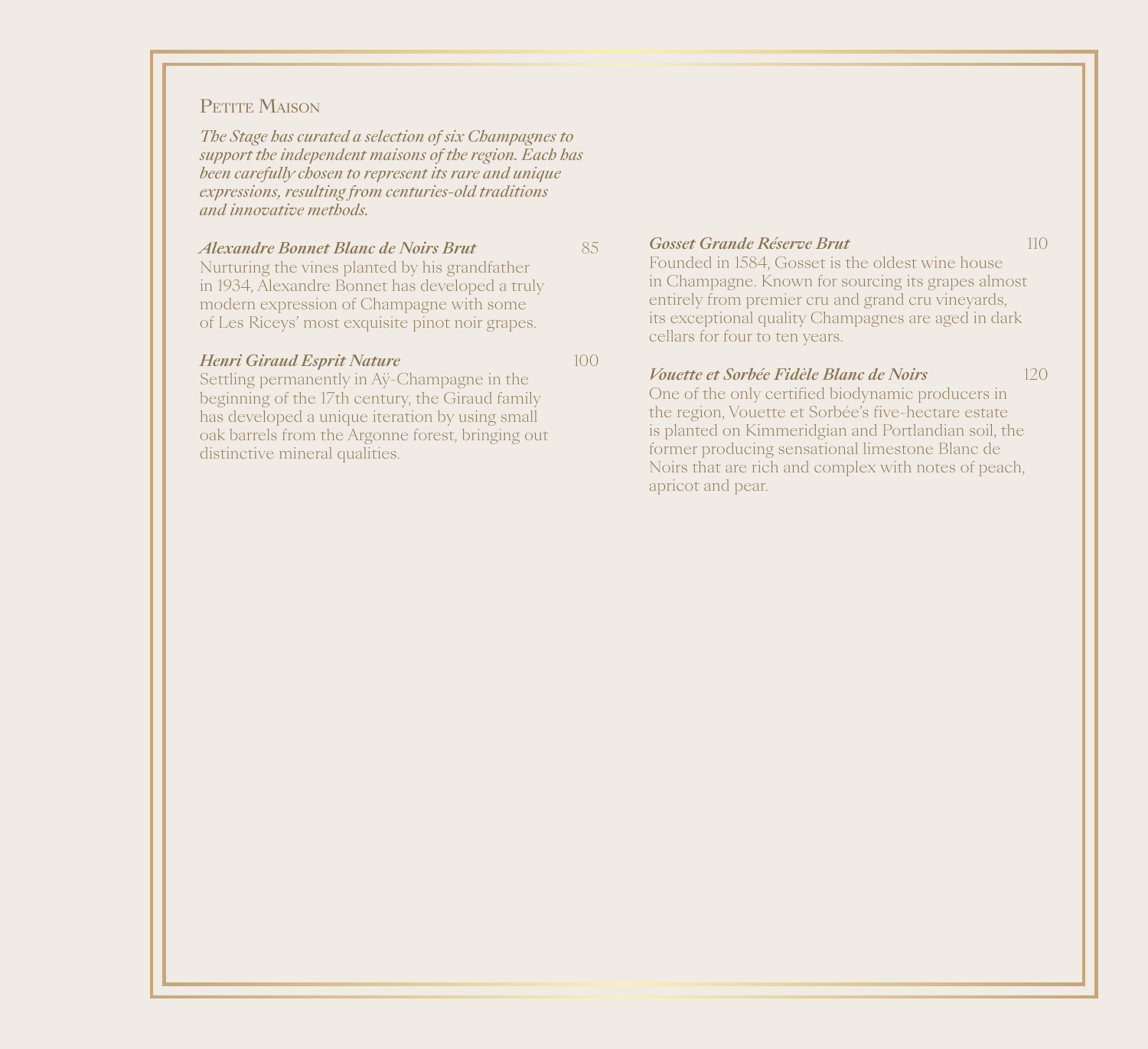| CHAMPAGNE AND WINE BY THE GLASS                                                                  | 150ml | Rosé Wine                                                                                             | 175ml |
|--------------------------------------------------------------------------------------------------|-------|-------------------------------------------------------------------------------------------------------|-------|
| Champagne<br><b>Brut</b>                                                                         |       | Belleruche Rosé M. Chapoutier,<br>(Grenache, Cinsault, Syrah)                                         | 12.   |
|                                                                                                  | 18    | Côtes du Rhône, France 2020                                                                           |       |
| Veuve Clicquot Yellow Label Brut NV<br>Charles Heidsieck Brut Réserve NV                         | 20    | Whispering Angel Rosé, Château d'Esclans<br>(Grenache, Cinsault, Vermentino)                          | 17    |
| Ruinart Blanc de Blancs NV                                                                       | 28    | Côtes de Provence, France 2021                                                                        |       |
| Dom Pérignon Brut Vintage 2012                                                                   | 58    | Red Wine                                                                                              |       |
| Rosé<br>Billecart-Salmon Brut Rosé NV                                                            | 24    | Côtes du Rhône Villages Cairanne Alain Jaume<br>(Grenache)<br>Rhône, France 2019                      | 12.   |
| <b>SPARKLING WINE</b>                                                                            |       | Saint-Amour, Les Grandes Mises,<br>Mommessin (Gamay)                                                  | 14    |
| Gusbourne Brut Reserve 2018                                                                      | 15    | Beaujolais, France 2020                                                                               |       |
| Nyetimber Blanc de Blancs 2014                                                                   | 20    | Zuccardi Serie A Malbec (Malbec)<br>Mendoza, Argentina 2020                                           | 16    |
| $White\,Wire$                                                                                    | 175ml | Château Teyssier, Saint-Émilion Grand Cru                                                             | 19    |
| Loosen Bros Dr. L Riesling (Riesling)<br>Mosel, Germany 2020                                     | 11    | (Merlot, Cabernet Sauvignon)<br>Saint-Émilion, France 2014                                            |       |
| Tenuta Sant 'Helena (Pinot Grigio)<br>Friuli-Venezia Giulia, Italy 2020                          | 14    | Jean-Claude Boisset, Chorey-Lès-Beaune<br>'Les Beaumonts' (Pinot Noir)<br>Côte de Beaune, France 2018 | 21    |
| Gavi di Gavi, Toledana,<br>Domini Villa Lanata (Cortese)<br>Piemonte, Italy 2020                 | 16    | All glasses are served in a measure of 175ml,<br>while 125ml is available upon request                |       |
| Domaine Vrignaud, Chablis 'Les Champréaux'<br>(Chardonnay) Chablis, France 2018                  | 19    |                                                                                                       |       |
| Sancerre 'La Grande Châtelaine' (Sauvignon Blanc) 21<br>Joseph Mellot, Loire Valley, France 2017 |       |                                                                                                       |       |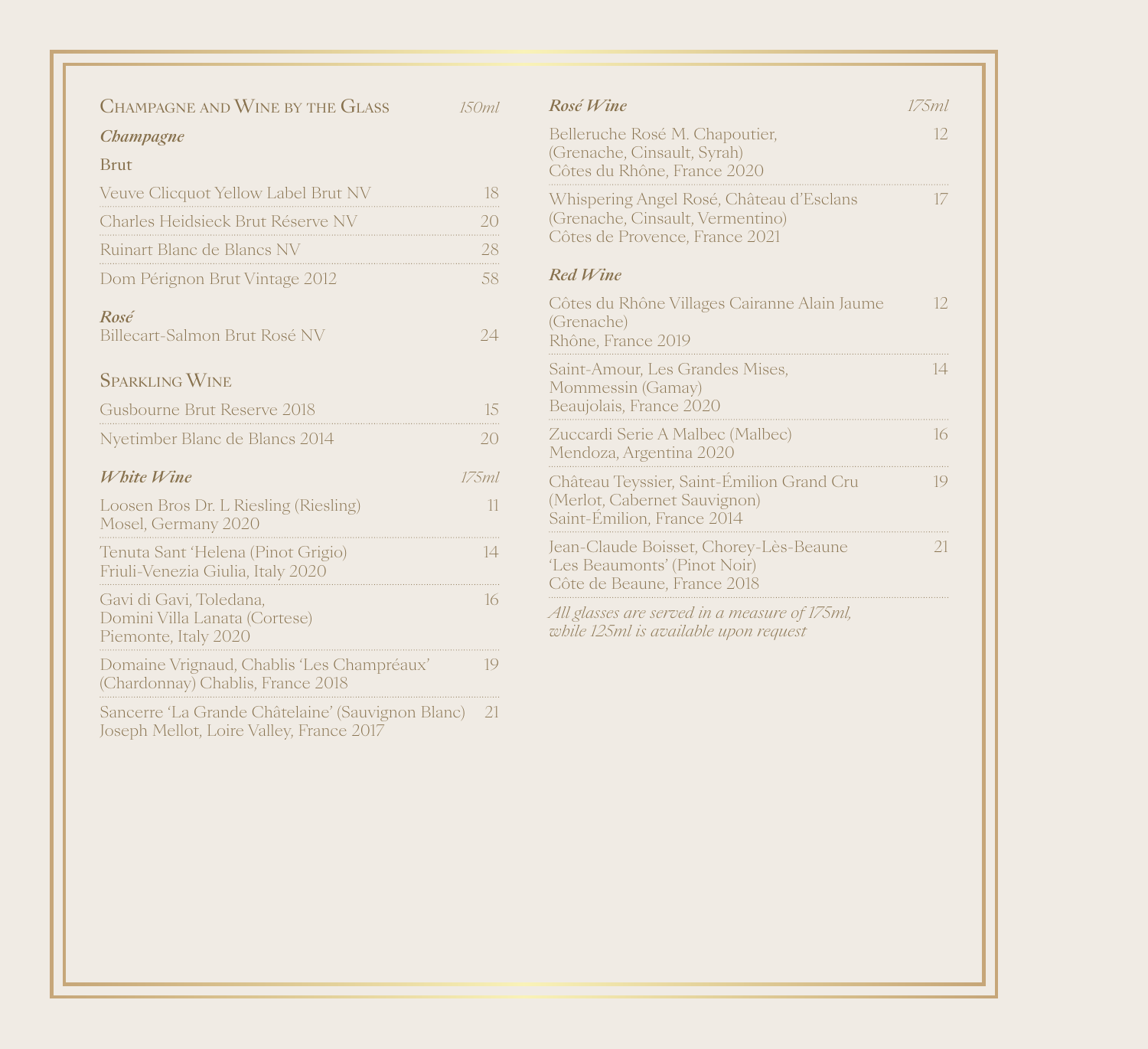## CHAMPAGNE BY THE BOTTLE

#### *Brut*

| Veuve Clicquot Yellow Label Brut NV | 85   |
|-------------------------------------|------|
| R de Ruinart Brut NV                | 95   |
| Charles Heidsieck Brut Réserve NV   | 98   |
| Bollinger Special Cuvée Brut NV     | 110  |
| Pol Roger White Foil Brut NV        | 110  |
| Taittinger Prélude NV               | 12.0 |
| Louis Roederer Brut Nature 2012     | 150  |

### *Blanc de Blancs*

| Veuve Fourny Vertus Blanc de Blancs,<br>Premier Cru NV | -) ( ) |
|--------------------------------------------------------|--------|
| Ayala Blanc de Blancs 2013                             | 120    |
| Deutz Blanc de Blancs 2012                             | 135    |
| Ruinart Blanc de Blancs NV                             | 140    |
| Charles Heidsieck, Blanc des Millénaires 2006          | 22.5   |

## *Prestige Cuvée*

| Dom Pérignon Brut Vintage 2012 | 290 |
|--------------------------------|-----|
| Rare Millésime 2008            | 300 |
| Krug Grande Cuvée NV           | 350 |
| Louis Roederer Cristal 2009    | 500 |
| Dom Pérignon Plénitude 2 2002  | 725 |

#### *Rosé*

| Veuve Clicquot Rosé NV               | 120  |
|--------------------------------------|------|
| Billecart-Salmon Brut Rosé NV        | 12.5 |
| Laurent-Perrier Cuvée Rosé NV        | 130  |
| Pommery Apanage Rosé Brut NV         | 140  |
| Perrier-Jouët Belle Epoque Rosé 2012 | 360  |
| Dom Ruinart Rosé 2004                | 450  |
| Dom Pérignon Brut Rosé Vintage 2005  | 550  |

## *Magnum*

| Ruinart Blanc de Blancs NV     | 30C  |
|--------------------------------|------|
| Dom Pérignon Brut Vintage 2004 | 750  |
| Krug Grande Cuvée NV           | 800  |
| Dom Pérignon Rosé Vintage 1998 | 1500 |

## $\sim$

## CHAMPAGNE BY THE BOTTLE

| Gusbourne Brut Reserve 2018         | 75  |
|-------------------------------------|-----|
| Nyetimber Classic Cuvée NV          | 80  |
| Balfour Skye's Blanc de Blancs 2014 | 95  |
| Nyetimber Blanc de Blancs 2014      | 98  |
| Rosé                                |     |
| Gusbourne Rosé 2018                 | 85  |
| Nyetimber Rosé NV                   | 100 |
| Balfour Brut Rosé 2017              |     |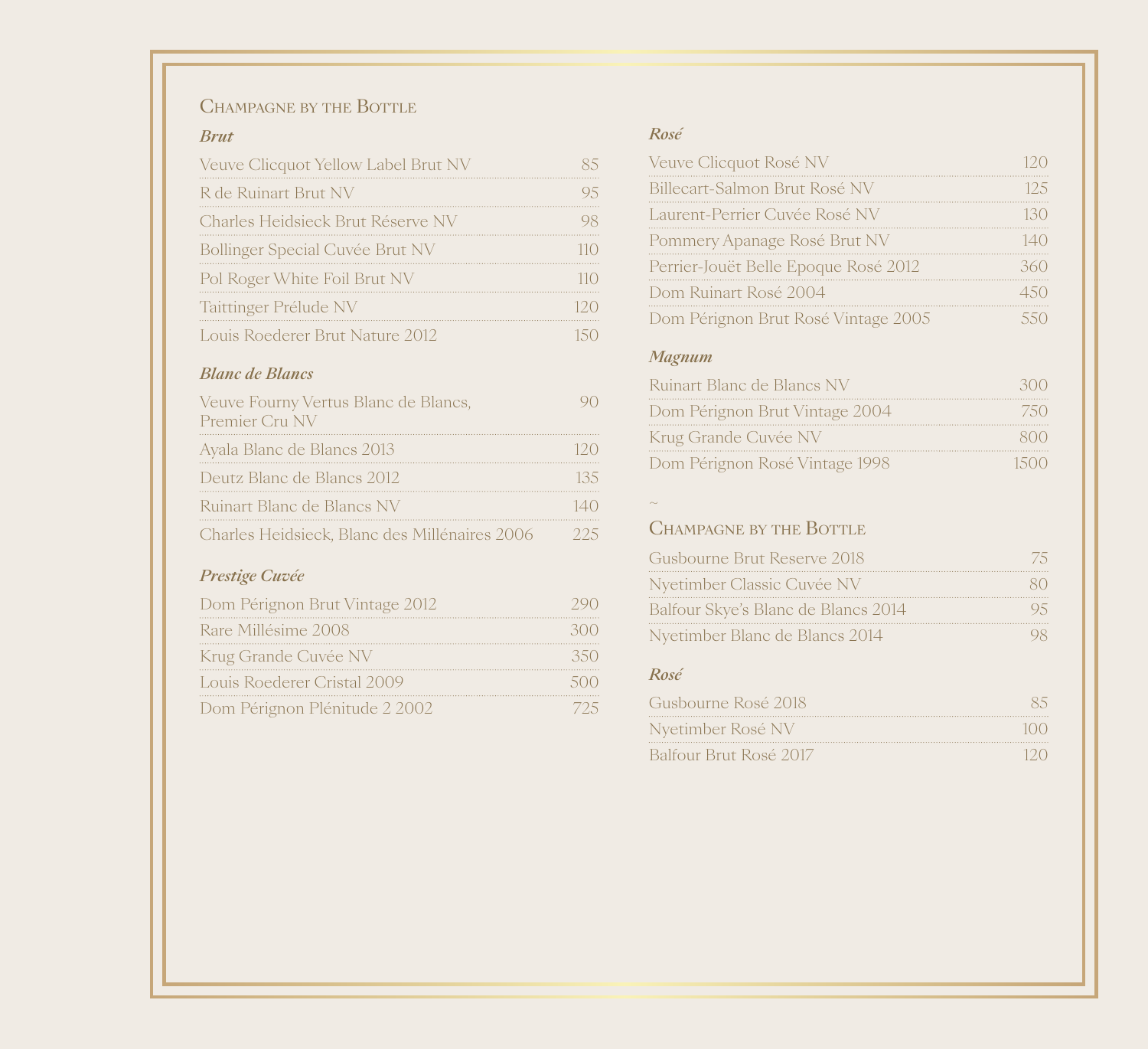## **WINE**

### *White Wine*

| Loosen Bros Dr L Riesling (Riesling)<br>Mosel, Germany 2020                                                    | 40  |
|----------------------------------------------------------------------------------------------------------------|-----|
| Poggiotondo, Organic Vermentino/Ansonica<br>(Vermentino, Ansonica, Malvasia)<br>Tuscany, Italy 2019            | 45  |
| Tenuta Sant 'Helena (Pinot Grigio)<br>Friuli-Venezia Giulia, Italy 2020                                        | 55  |
| Domaine La Croix Gratiot, 'Bréchallune'<br>Picpoul de Pinet (Picpoul)<br>Eastern Languedoc, France 2019        | 60  |
| Gavi di Gavi, Toledana, Domini Villa Lanata<br>(Cortese)<br>Piemonte, Italy 2020                               | 62  |
| De Loach (Chardonnay)<br>Russian River Valley, USA 2018                                                        | 68  |
| Domaine Vrignaud, Chablis 'Les Champréaux'<br>(Chardonnay)<br>Chablis, France 2018                             | 80  |
| Sancerre 'La Grande Châtelaine' (Sauvignon Blanc)<br>Joseph Mellot, Loire Valley, France 2017                  | 88  |
| Pinot Gris, Grossi Laue, Hugel (Pinot Gris)<br>Alsace, France 2012                                             | 120 |
| Puligny-Montrachet, Remoissenet Père & Fils<br>(Chardonnay)<br>Côte de Beaune, France 2018                     | 180 |
| Rosé Wine                                                                                                      |     |
| Belleruche Rosé M. Chapoutier,<br>(Grenache, Cinsault, Syrah)<br>Côtes du Rhône, France 2020                   | 40  |
| Whispering Angel Rosé, Château d'Esclans<br>(Grenache, Cinsault, Vermentino)<br>Côtes de Provence, France 2021 | 75  |
| La Chapelle, Château la Gordonne<br>(Grenache, Syrah)<br>Côtes de Provence, France 2020                        | 80  |

#### *Red Wine*

| Journey's End Huntsman (Shiraz, Mourvèdre)<br>Stellenbosch, South Africa 2020                                                        | 40  |
|--------------------------------------------------------------------------------------------------------------------------------------|-----|
| Côtes du Rhône Villages Cairanne Alain Jaume<br>(Grenache)<br>Rhône, France 2019                                                     | 46  |
| Saint-Amour, Mommessin Les Grandes<br>Mises (Gamay)<br>Beaujolais, France 2020                                                       | 55  |
| Zuccardi Serie A Malbec (Malbec)<br>Mendoza, Argentina 2020                                                                          | 62  |
| Bourgogne Pinot Noir, Jomard, Pierre Dupond<br>(Pinot Noir)<br>Burgundy, France 2019                                                 | 70  |
| Château Teyssier, Saint-Émilion Grand Cru<br>(Merlot, Cabernet Sauvignon)<br>Saint-Émilion, France 2014                              | 80  |
| Jean-Claude Boisset, Chorey-Lès-Beaune<br>'Les Beaumonts' (Pinot Noir)<br>Côte de Beaune, France 2018                                | 88  |
| Châteauneuf-du-Pape,<br>Clos de l'Oratoire des Papes,<br>Ogier (Grenache, Syrah, Mourvèdre, Cinsault)<br>Southern Rhône, France 2020 | 110 |
| Amarone della Valpolicella, Brolo Dei Giusti<br>(Corvina Veronese, Rondinella, Corvinone)<br>Veneto, Italy 2011                      | 170 |
| Nuits-Saint-Georges 1er Cru Les Damodes,<br>Remoissenet Père & Fils (Pinot Noir)<br>Côte de Nuits, France 2014                       | 200 |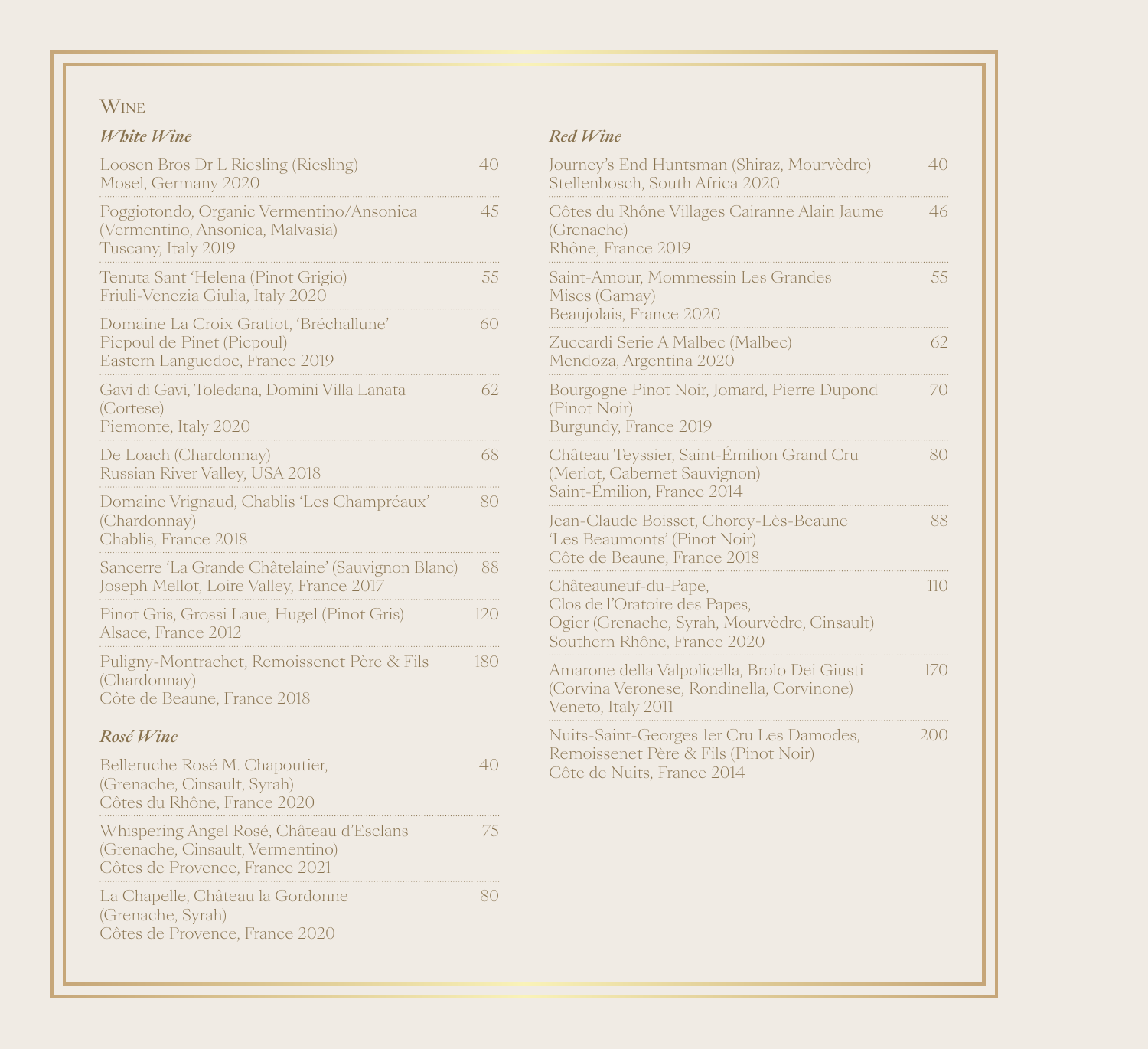| Vodka<br>Belvedere<br>Tito's Handmade<br>Haku<br><b>Grey Goose</b><br>Mamont<br>Nikka Coffey<br>Belvedere Single Estate Rye Smogóry Forest<br>Kauffman<br>Stoli Elit<br>Beluga Gold<br>Gin<br>Portobello Road No.171 London Dry<br>Sipsmith<br>Bottega Bacûr<br>Roku<br>Mirabeau<br>Jinzu<br>Copper Head<br>Hendrick's<br>St. George Terroir<br>Chilgrove Bluewater Edition<br>Gin Mare<br>Salcombe, Start Point<br>Nordes Atlantic Galician<br>Tanqueray 10<br>Oxley<br>Nikka Coffey | <b>SPIRITS</b>     | 50ml |
|---------------------------------------------------------------------------------------------------------------------------------------------------------------------------------------------------------------------------------------------------------------------------------------------------------------------------------------------------------------------------------------------------------------------------------------------------------------------------------------|--------------------|------|
|                                                                                                                                                                                                                                                                                                                                                                                                                                                                                       |                    |      |
|                                                                                                                                                                                                                                                                                                                                                                                                                                                                                       |                    | 10   |
|                                                                                                                                                                                                                                                                                                                                                                                                                                                                                       |                    | 12   |
|                                                                                                                                                                                                                                                                                                                                                                                                                                                                                       |                    | 12   |
|                                                                                                                                                                                                                                                                                                                                                                                                                                                                                       |                    | 14   |
|                                                                                                                                                                                                                                                                                                                                                                                                                                                                                       |                    | 14   |
|                                                                                                                                                                                                                                                                                                                                                                                                                                                                                       |                    | 14   |
|                                                                                                                                                                                                                                                                                                                                                                                                                                                                                       |                    | 16   |
|                                                                                                                                                                                                                                                                                                                                                                                                                                                                                       |                    | 16   |
|                                                                                                                                                                                                                                                                                                                                                                                                                                                                                       |                    | 22   |
|                                                                                                                                                                                                                                                                                                                                                                                                                                                                                       |                    | 25   |
|                                                                                                                                                                                                                                                                                                                                                                                                                                                                                       |                    |      |
|                                                                                                                                                                                                                                                                                                                                                                                                                                                                                       |                    | 10   |
|                                                                                                                                                                                                                                                                                                                                                                                                                                                                                       |                    | 12   |
|                                                                                                                                                                                                                                                                                                                                                                                                                                                                                       |                    | 12   |
|                                                                                                                                                                                                                                                                                                                                                                                                                                                                                       |                    | 12   |
|                                                                                                                                                                                                                                                                                                                                                                                                                                                                                       |                    | 14   |
|                                                                                                                                                                                                                                                                                                                                                                                                                                                                                       |                    | 14   |
|                                                                                                                                                                                                                                                                                                                                                                                                                                                                                       |                    | 14   |
|                                                                                                                                                                                                                                                                                                                                                                                                                                                                                       |                    | 14   |
|                                                                                                                                                                                                                                                                                                                                                                                                                                                                                       |                    | 16   |
|                                                                                                                                                                                                                                                                                                                                                                                                                                                                                       |                    | 16   |
|                                                                                                                                                                                                                                                                                                                                                                                                                                                                                       |                    | 16   |
|                                                                                                                                                                                                                                                                                                                                                                                                                                                                                       |                    | 16   |
|                                                                                                                                                                                                                                                                                                                                                                                                                                                                                       |                    | 16   |
|                                                                                                                                                                                                                                                                                                                                                                                                                                                                                       |                    | 16   |
|                                                                                                                                                                                                                                                                                                                                                                                                                                                                                       |                    | 18   |
|                                                                                                                                                                                                                                                                                                                                                                                                                                                                                       |                    | 18   |
|                                                                                                                                                                                                                                                                                                                                                                                                                                                                                       | Sharish Blue Magic | 18   |

| El Dorado 3 year         | 10       |
|--------------------------|----------|
| Diplomático Planas       | 12       |
| Diplomático Exclusiva    | 14       |
| El Dorado 15 year        | 16       |
| Eminente Reserva 7 year  | 18       |
| Ron Zacapa Centenario XO | 25       |
| Cognac                   |          |
| Hennessey VS             | $12^{1}$ |
| Hine Antique XO          | 28       |
| Rémy Martin XO           | 30       |
| Hennessy XO              | 35       |
| Hennessy Paradis         | 175      |
| Louis XIII               | 32.5     |
| Tequila & Mezcal         |          |
| Crop Contonario          | 12       |

*Rum*

| Gran Centenario       |     |
|-----------------------|-----|
| <b>VIVIR Blanco</b>   | 12  |
| <b>VIVIR Reposado</b> | 14  |
| Ilegal Joven Mezcal   |     |
| Don Julio Blanco      |     |
| Patrón Añejo          | 2() |
| Don Julio 1942 Añejo  |     |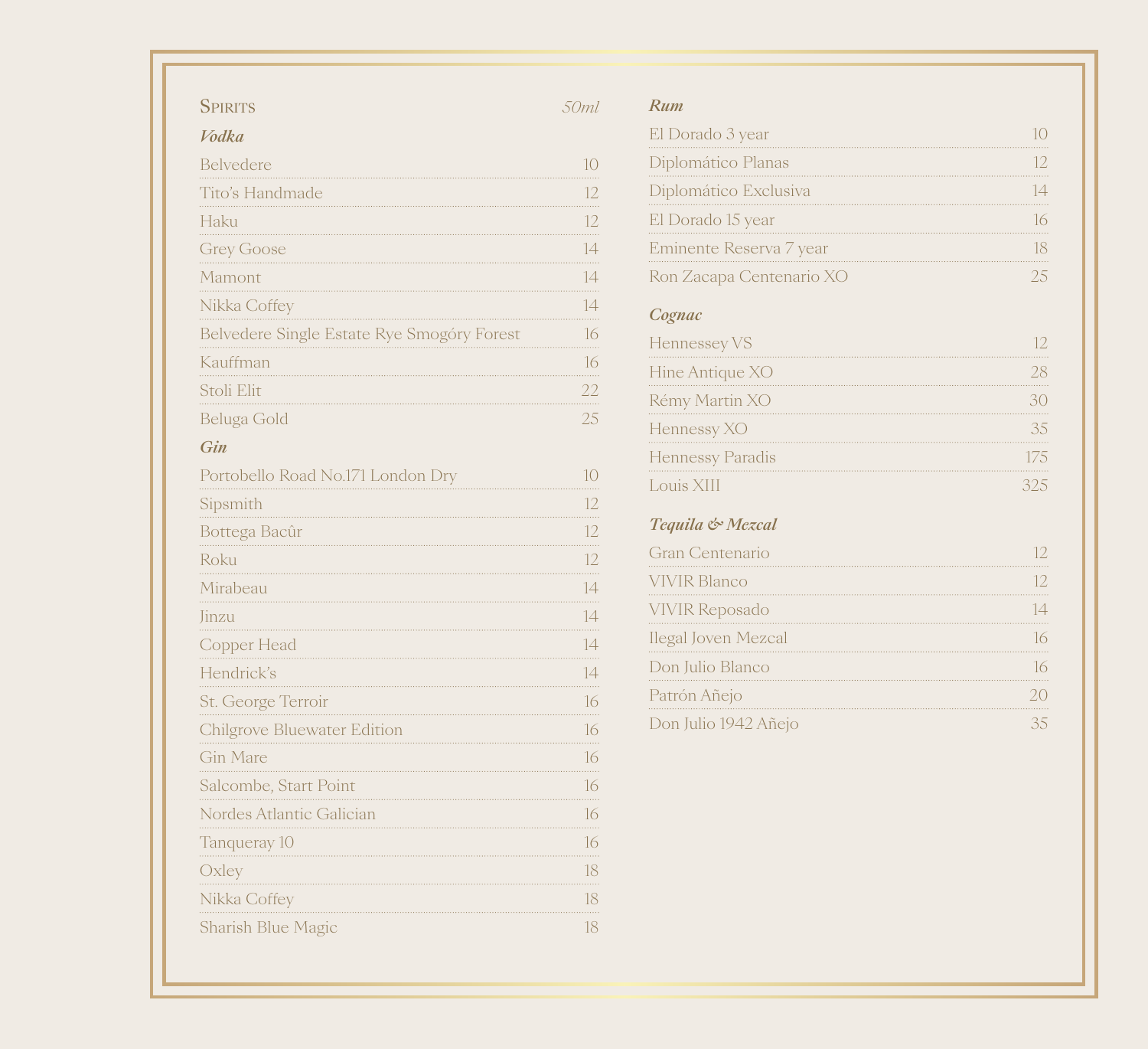| <b>SCOTCH WHISKY</b>                 | 50ml    |
|--------------------------------------|---------|
| <b>Single Malt</b>                   |         |
| Glenmorangie 10 year                 | 12      |
| Dalwhinnie 15 year                   | 12      |
| Lagavulin 16 year                    | 16      |
| Glenmorangie Extremely Rare 18 year  | 20      |
| Oban 14 year                         | 20<br>. |
| Glenfiddich 18 year Ancient Reserve  | 22      |
| Glenlivet 18 year                    | 24<br>. |
| Highland Park 21 year                | 26      |
| Balvenie 21 year                     | 30      |
| Glenfiddich, Gran Reserva 21 year    | 30      |
| Dalmore King Alexander               | 35      |
| Macallan 18 year                     | 40      |
| Glenfiddich, Grande Couronne 26 year | 80      |
| The Macallan Rare Cask               | 100     |
| Highland Park 25 year                | 120     |
| Balvenie 30 year                     | 140     |
| Johnnie Walker King George           | 300     |
| Macallan No.6                        | 400     |
| <b>Blended</b>                       |         |
| Chivas Regal 12 year                 | 10      |
| Johnnie Walker Gold Label            | 14      |
| Johnnie Walker Blue Label            | 50      |
| Japanese Whisky                      |         |
| <b>Single Malt</b>                   |         |
| Hakushu Distiller's Reserve          | 16      |
| Yamazaki Distiller's Reserve         | 16      |
| Yamazaki 12 year                     | 24      |

| <b>Blended</b>                                           |      |
|----------------------------------------------------------|------|
| Suntory Toki                                             | 12   |
| Nikka from the Barrel                                    | 15   |
| Hibiki Harmony                                           | 20   |
| <b>American Whiskey</b>                                  |      |
| Maker's Mark                                             | 10   |
| <b>Woodford Reserve</b>                                  | 12   |
| Jack Daniel's Single Barrel                              | 16   |
| <b>Bulleit Rye</b>                                       | 14   |
| Sazerac Rye                                              | 16   |
|                                                          |      |
| <b>BEER</b>                                              | 6.5  |
| Peroni<br>Estrella<br><b>SOFT</b>                        |      |
|                                                          | 5.5  |
| <b>Bottled Water</b><br>Nordaq Still<br>Nordaq Sparkling |      |
|                                                          |      |
| <b>JUICES</b>                                            | 5.25 |
| Fresh orange (96 kcal)                                   |      |
| Fresh apple (220 kcal)<br>.                              |      |
| Fresh grapefruit (97 kcal)                               |      |
| Cranberry (113 kcal)                                     |      |
| Tomato (36 kcal)                                         |      |

Adults require around 2000 kcal per day